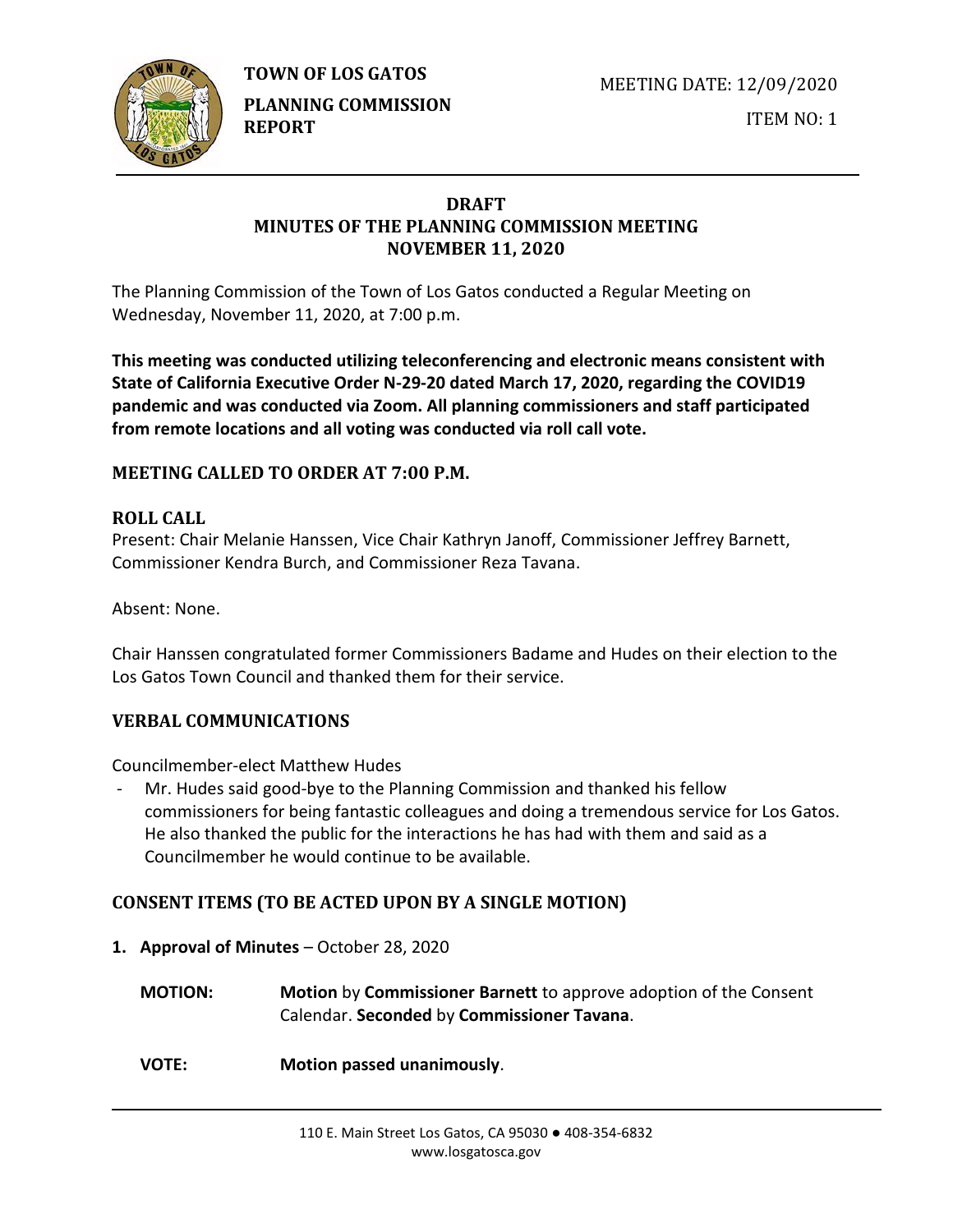# PAGE **2** OF **8** MINUTES OF PLANNING COMMISSION MEETING OF NOVEMBER 11, 2020

#### **PUBLIC HEARINGS**

#### **2. 15 Loma Alta Avenue**

Architecture and Site Application S-19-023 APN 532-29-073 Applicant: Babak Homayouni Appellants: Kelly Luoma and Rick Rutter Property Owner: BAB Investment Group LLC Project Planner: Jennifer Armer

Consider an appeal of a Development Review Committee decision approving a request for demolition of an existing single-family residence and construction of a new single-family residence with reduced setbacks on nonconforming property zoned R-1:8.

Jennifer Armer, Senior Planner, presented the staff report.

Opened Public Comment.

Kelly Luoma (Appellant)

She lives at 45 Whitney Avenue and owns property at 111 Panighetti Place, which backs up to her back yard, and they would be directly impacted by the proposed project. They worked with former Los Gatos Planning Commission member James Lyon on the appeal. They welcome the property being developed as the site is a neglected and dilapidated fire hazard. They believe the Town's consulting architect erred in his assessment of the neighborhood. The proposed home is not consistent with other homes in the lower Loma Alta block and would tower over the existing homes at 19 Loma Alta and their property at 111 Panighetti Place. Although the project is within its FAR limits it has more mass and bulk than neighboring homes, even after the developer has made adjustments, and is larger than 19 Loma Alta, 23 Loma Alta, and 100 Los Gatos Boulevard and would be one of the highest in the area. They are concerned about privacy as this project would tower over both their properties. The proposed home would never fit into the neighborhood and would be used by others to justify new housing projects.

Rick Rutter (Appellant)

He lives in a vintage home at 23 Loma Alta in a section of the street that has a lot of history and historic properties. He also wants this property to be developed, but the development should blend into the surrounding homes. The developer has failed to address many of the consulting architect's suggestions regarding the neighborhood. The proposed house would tower over the neighboring homes and not be consistent with the feel of lower Loma Alta. Neighbors in a two to three block radius have signed a petition protesting the proposed project.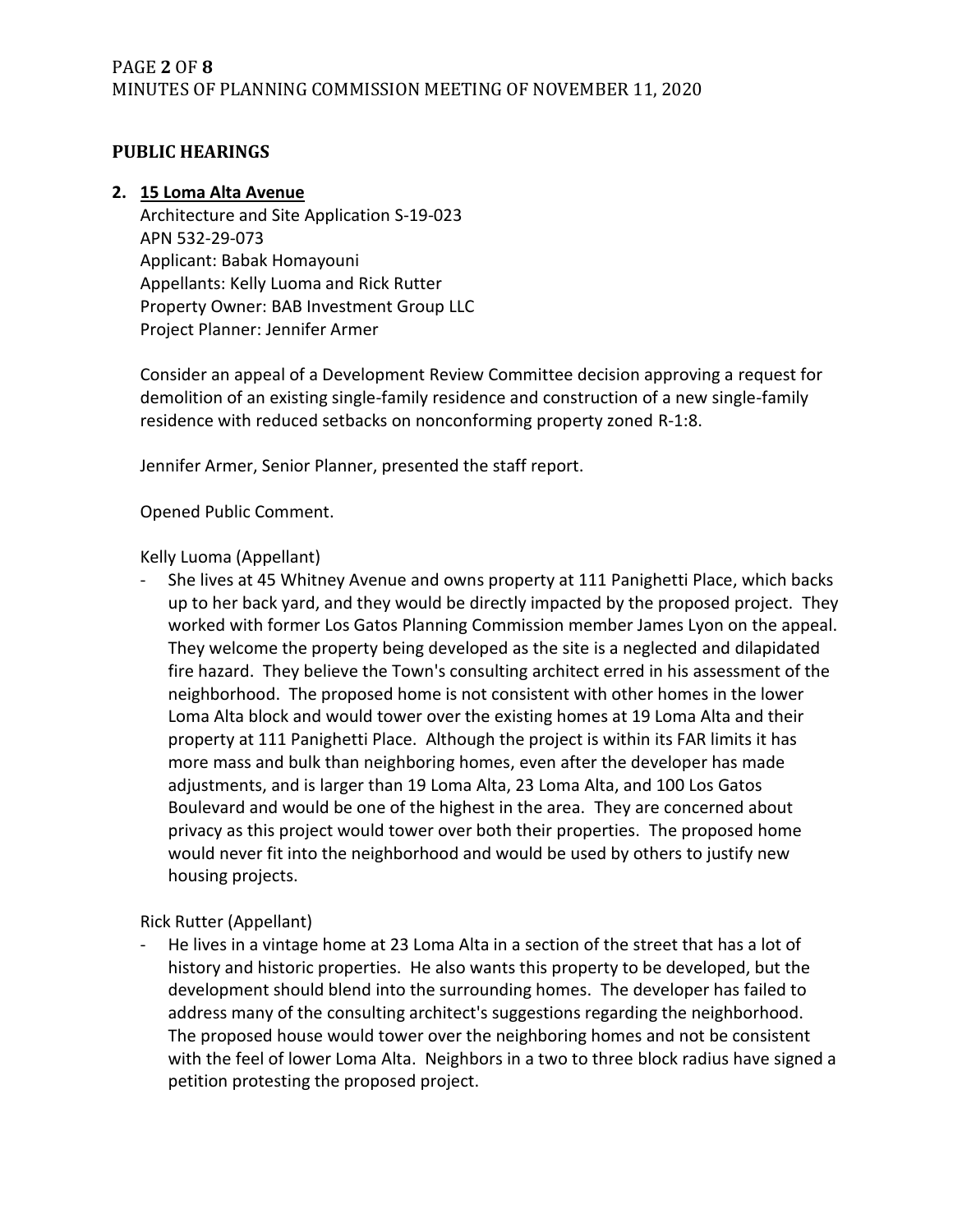Babak Homayouni (Applicant)

He is the owner of 15 Loma Alta and the project designer. He and his sister/business partner hold Master of Architecture degrees and they aim to present a well designed structure. They have worked closely with the Town of Los Gatos over the past two years to achieve guideline compliance. They have addressed all the Appellants' concerns. The proposed house would not be the largest and tallest in the immediate neighborhood and it is below the allowed height. They have utilized the site perfectly.

#### Will Luoma

- Their one concern is based on the civil/structural aspect of the project, because as it sits the property compromises significantly less than the proposed development. The footprint of the proposed structures would take up a significant portion of the property and there has been no review related to the civil and structural aspects of the property; it's all been about architecture. The pump systems, grading, and drainage divert all storm water from the property towards the north end of the property, which abuts their property.

#### Jim Lyon, 239 Johnson Avenue:

- He is a former member of the Planning Commission and Historic Preservation Committee and reminded the Commission of its duty to uphold the Town ordinances and guidance documents. This project is an assault on the historic Loma Alta neighborhood and character of the Town. The developer intends to get in, make money, and get out, as evidenced by the fact that they have not taken care of the property for the past two years. The design is bad, and while it does meet FAR and other technical aspects it is not compatible with this historic neighborhood and it does not meet the Residential Design Guidelines.

Constance Christodulis, 100 Los Gatos Boulevard:

- She likes the vintage homes and old feel of her neighborhood. She has met with the Applicant and design team and likes that they have tried to address neighbor concerns, but the current modern Victorian design does not fit into the neighborhood. She does not object to a two-story home, but she is not happy with the current design.

Trina Wong, 112 Los Gatos Boulevard and 115 Panighetti Place:

They purchased their home because it fit into the historic neighborhood although it is less than three years old. She would not want to see the current home on the subject lot being replaced with the something different and advocated for it being the same as other homes in the neighborhood.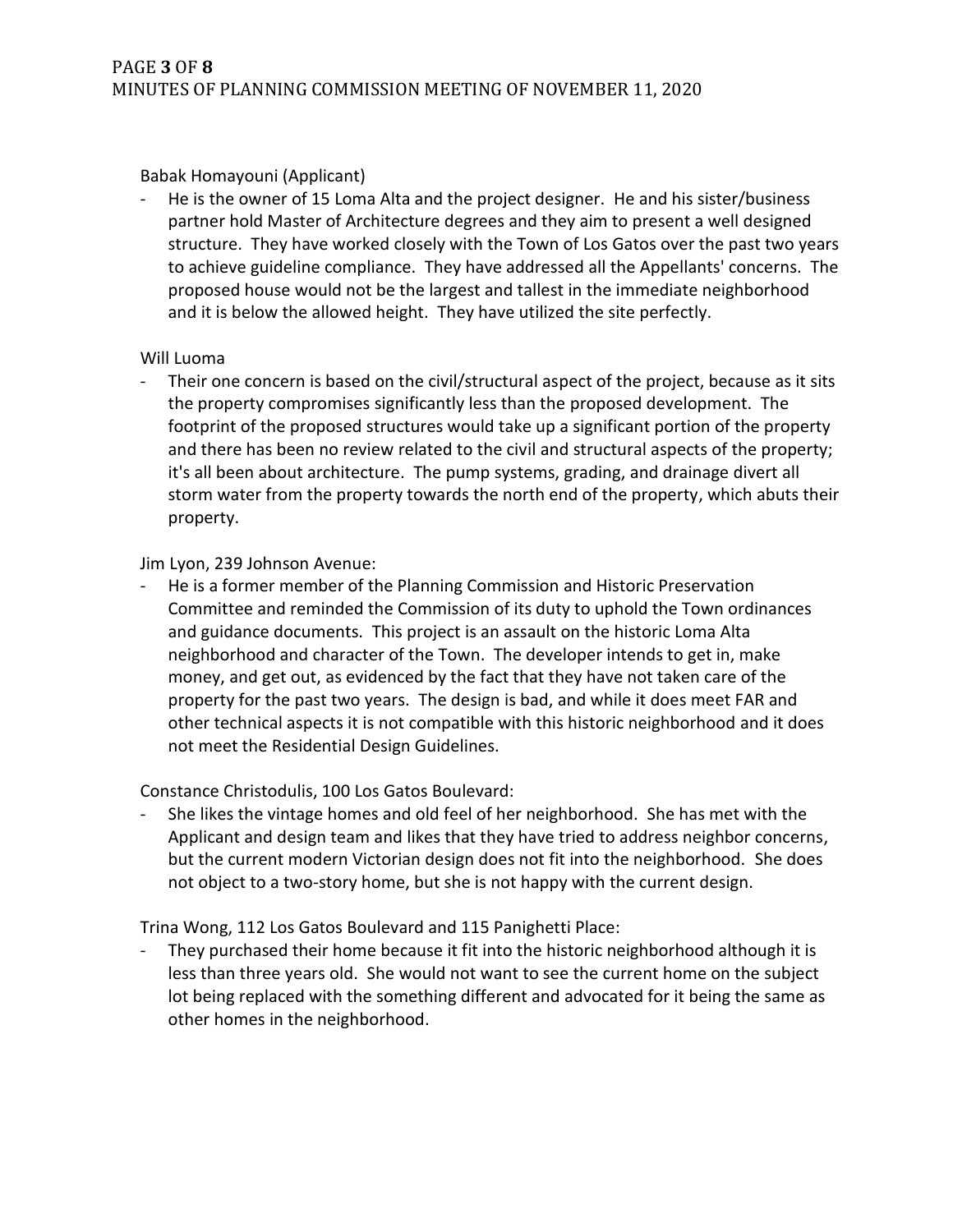### PAGE **4** OF **8** MINUTES OF PLANNING COMMISSION MEETING OF NOVEMBER 11, 2020

Ted Halunen, 116 Los Gatos Boulevard:

- The design of the proposed home would allow the future occupants to look into his house, which would diminish his quality of life. The neighborhood is nice the way it is and one of the reasons he moved there.

#### Babak Homayouni (Applicant)

They cannot make all the neighbors happy, so legally they have to follow the Town's guidelines and the consulting architect's recommendations, which they have done. The neighbors feel like the house does not fit into the neighborhood, but they do not work with feelings, they work with metrics, with the guidelines. They have changed the design by reducing the volume, reducing the square footage, and reducing the footprint, but after all the changes they still hear the same complaint, which is not acceptable. He is a homeowner and has the same rights as the neighbors. The only authority he needs to follow is the Town of Los Gatos. James Lyon has fought this project from the beginning.

#### Kelly Luoma (Appellant)

- She is not a professional, she is simply a neighbor and does not expect to have her thumb on this project in the way the developer has suggested. She is just asking that the design review be consistent. She asked the Applicant to listen to the neighbors and look at the homes within the radius, as a number of the neighbors would be directly impacted by the project. She cited homes at 134 Loma Alta and 244 Loma Alta as beautiful homes recently built that fit within the neighborhood and said all the neighbors are asking for is a design consistent with the neighborhood. They are not trying to stop the developer from building on this parcel, as they all want a home there, but they only have one shot to get it right.

Rick Rutter (Appellant)

They would love to work with the Applicant. It is more important to get the project done right than to just get it done, because they will be stuck with the end result, and there are so many examples in the neighborhood of how to get it right. They want the project to be done right and to be consistent with the neighborhood.

Closed Public Comment.

Commissioners discussed the matter.

Opened Public Comment.

Commission questioned the Applicant.

Closed Public Comment.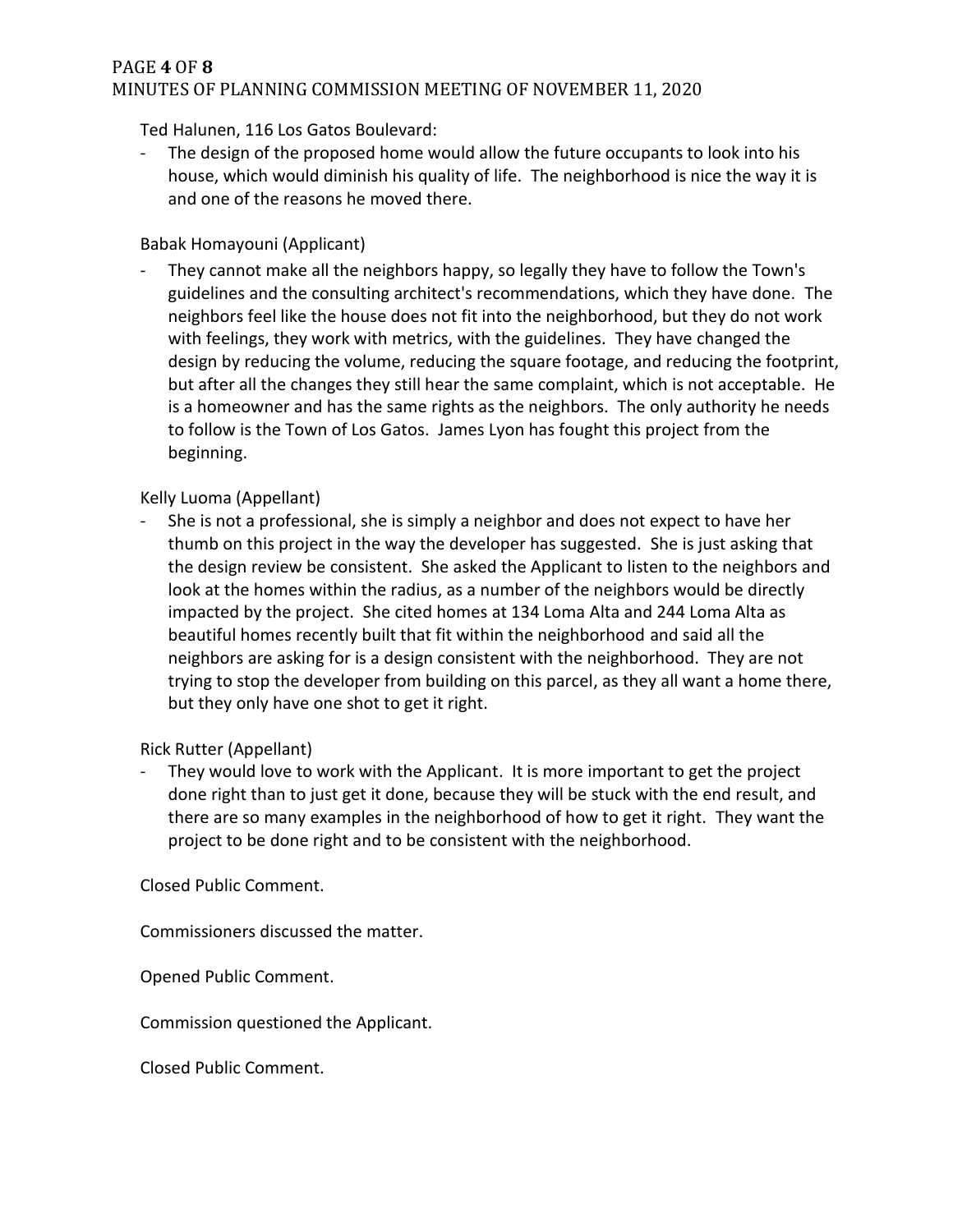### PAGE **5** OF **8** MINUTES OF PLANNING COMMISSION MEETING OF NOVEMBER 11, 2020

Commissioners discussed the matter.

**MOTION: Motion** by **Commissioner Burch** to continue the public hearing for 15 Loma Alta Avenue to the meeting of January 13, 2021. **Seconded** by **Vice Chair Janoff**.

**VOTE: Motion passed unanimously**.

#### **3. 35 University Avenue**

APN 529-02-044 Applicant: Amber DeMaglio Property Owner: SRI Old Town LLC Project Planner: Sean Mullin

Requesting a zoning consistency determination and approval of a Conditional Use Permit (U-20-009) for a bank (Charles Schwab Community Banking and Investment Services) on property zoned C-2:LHP:PD.

**Commissioner Burch announced that she would recuse herself from participating in the public hearing for 35 University Avenue due to conflict of interest from a business/economic interest.** 

**Commissioner Barnett disclosed that he had several accounts at the subject bank, but he would be able to make an independent judgment on the application.** 

Sean Mullin, Associate Planner, presented the staff report.

Opened Public Comment.

Jeffrey Kreshek, Sr. VP of Federal Realty (Applicant)

They are a real estate investment firm and have owned the subject property for 23 years. Retail was undergoing changes even before the COVID-19 pandemic and is still evolving. What is happening today in retail will not end when COVID ends. Communityserving uses such as Schwab Bank are an important part of any vital downtown because they are Amazon proof and customer focused. If they could find a retail tenant for their space they would do so, but retailers today are much smaller and this space is almost 9,000 square feet and there are not a lot of large-scale users. Schwab's business has evolved over 20 years and what they are today is a community serving bank.

Richard Zak, Regional Manager, Charles Schwab (Applicant)

Schwab is a modern wealth management company that helps clients obtain their goals through integrating a local branch platform along with an online and mobile platform.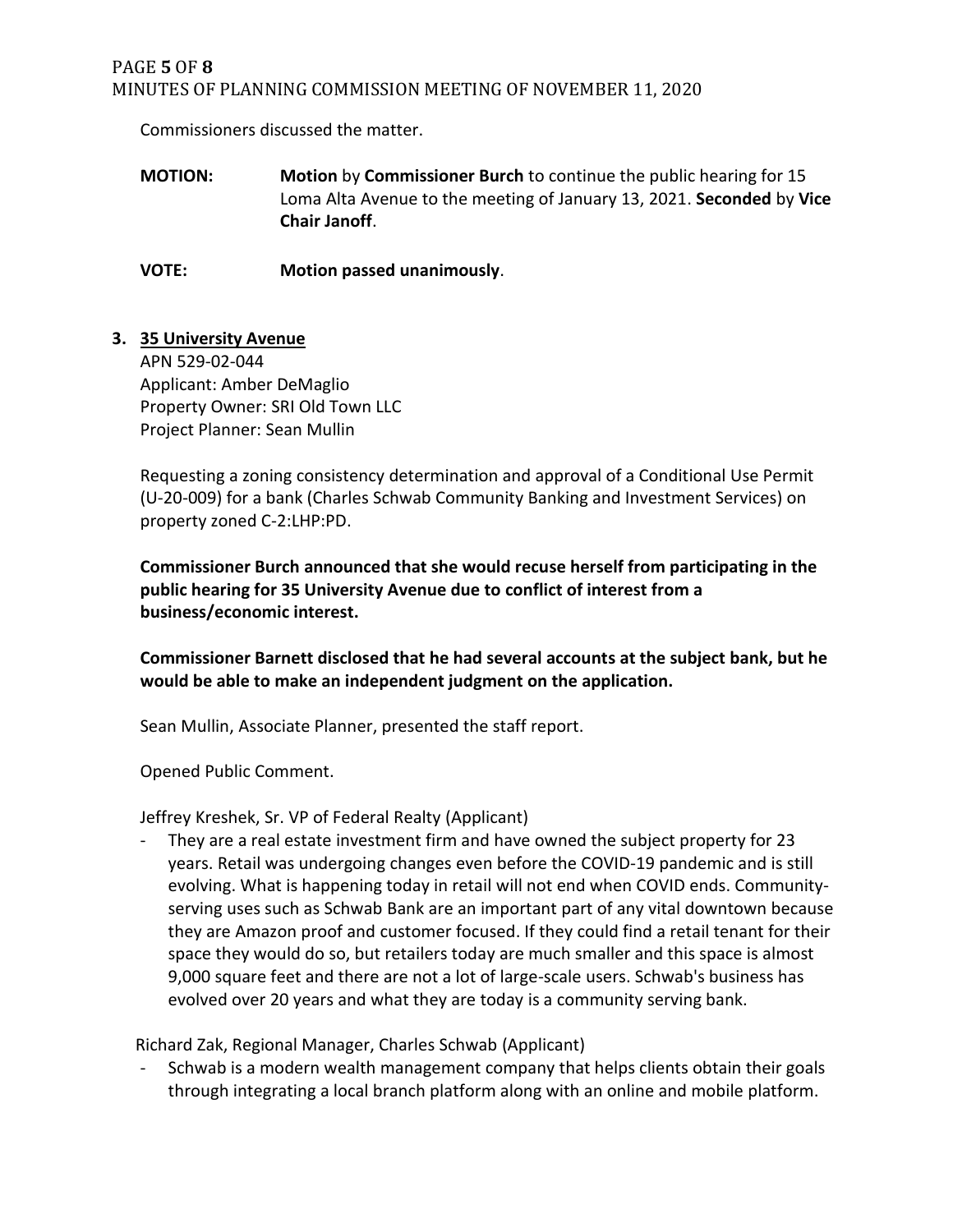#### PAGE **6** OF **8** MINUTES OF PLANNING COMMISSION MEETING OF NOVEMBER 11, 2020

Many clients like to meet in person. They have been in Los Gatos for 20 years and have grown dramatically.

Catherine Somers, Executive Director, Los Gatos Chamber of Commerce

Charles Schwab is not a bank and it would be bad to allow that space to be turned into office space. The Chamber has been working hard to bring new businesses to Town and there is a lot of interest. The Old Town space is a gem, one of the most valuable and beautiful in Los Gatos, and the Chamber needs to work more closely with Mr. Kreshek and Mr. Zak to develop it as it could really be developed, perhaps divided into a couple of spaces, or pop-up studios, but something different and cutting edge.

Jeff Kreshek, Sr. VP of Federal Realty (Applicant)

He would be happy to speak with the Chamber of Commerce. They will be demising the space into two spaces.

Mr. De Gerimo (phonetic)

He is a land use attorney and former planning commissioner. The Planning Commission has broad discretion to interpret the code as it wishes, and there is clear evidence that Charles Schwab is a bank. There is a Capital One in downtown Walnut Creek and it is a vibrant use, and Schwab is proposing a very similar use. The design and team they have will bring in customers and people to the area and activate it. Federal Realty are great operators and deserve the Commission's support given their expertise and how long they have been there.

Richard Zak, Regional Manager, Charles Schwab (Applicant)

- He would love to give Ms. Somers of the Chamber of Commerce a tour of their branch. They are a bank for investors and seek a branch in Los Gatos because of their growth and history in the Los Gatos community.

Closed Public Comment.

Commissioners discussed the matter.

Opened Public Comment.

Commission questioned the Applicant.

Closed Public Comment.

Commissioners discussed the matter.

#### **MOTION: Motion** by **Vice Chair Janoff** to find that Charles Schwab Bank is a bank. **Seconded** by **Commissioner Barnett**.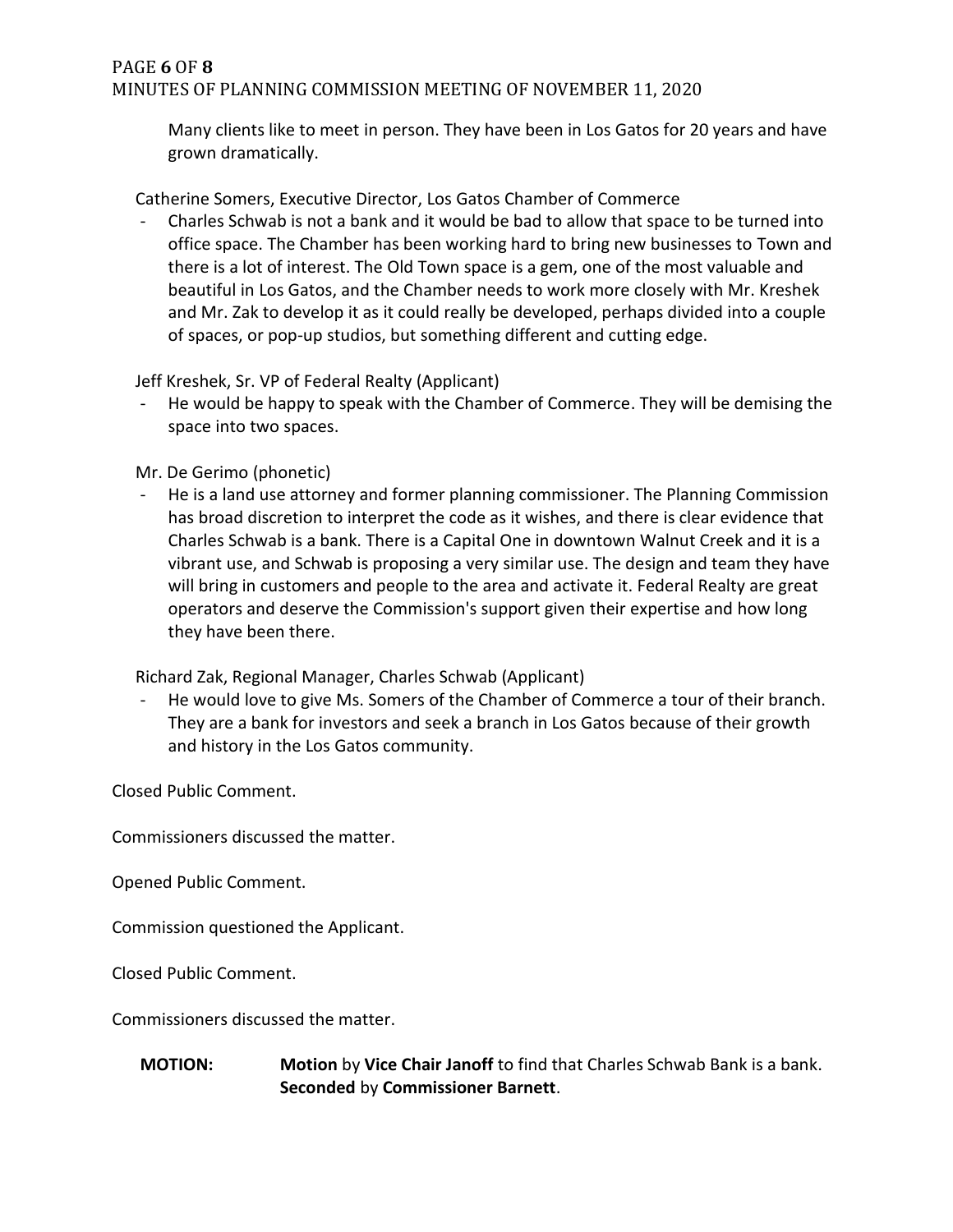Commissioners discussed the matter.

| <b>VOTE:</b>                        | Motion passed 3-1 with Commissioner Tavana dissenting.                                                                         |
|-------------------------------------|--------------------------------------------------------------------------------------------------------------------------------|
| Commissioners discussed the matter. |                                                                                                                                |
| <b>MOTION:</b>                      | Motion by Vice Chair Janoff to approve a Conditional Use Permit for 35<br>University Avenue. Seconded by Commissioner Barnett. |
| <b>VOTE:</b>                        | Motion passed 3-1 with Commissioner Tavana dissenting.                                                                         |

# **OTHER BUSINESS**

**4. Interim appointment of Planning Commissioners to the Historic Preservation Committee and Conceptual Development Advisory Committee by the Chair.** 

Chair Hanssen announced she had made the following interim appointments:

Vice Chair Janoff and Commissioner Burch to the Historic Preservation Committee to replace former Commissioners Badame and Hudes.

Commissioner Tavana to the Conceptual Development Advisory Committee to replace former Commissioner Badame.

# **REPORT FROM THE DIRECTOR OF COMMUNITY DEVELOPMENT**

Joel Paulson, Director of Community Development

- The Town Council will discuss the Initial Draft of the Land Use and Community Design Elements at its November 17, 2020 meeting.
- A workshop with the General Plan Update Advisory Committee will be held on November 19, 2020.

# **SUBCOMMITTEE REPORTS/COMMISSION MATTERS**

# **General Plan Update Advisory Committee**

Commissioner Hanssen

- GPAC met on November 5, 2020:
	- Reviewed the first draft of the Land Use Element, with plans to have a more robust study session in December or January before beginning to edit the document.
	- A new element to the General Plan will be the Racial and Social and Environmental Justice Element.